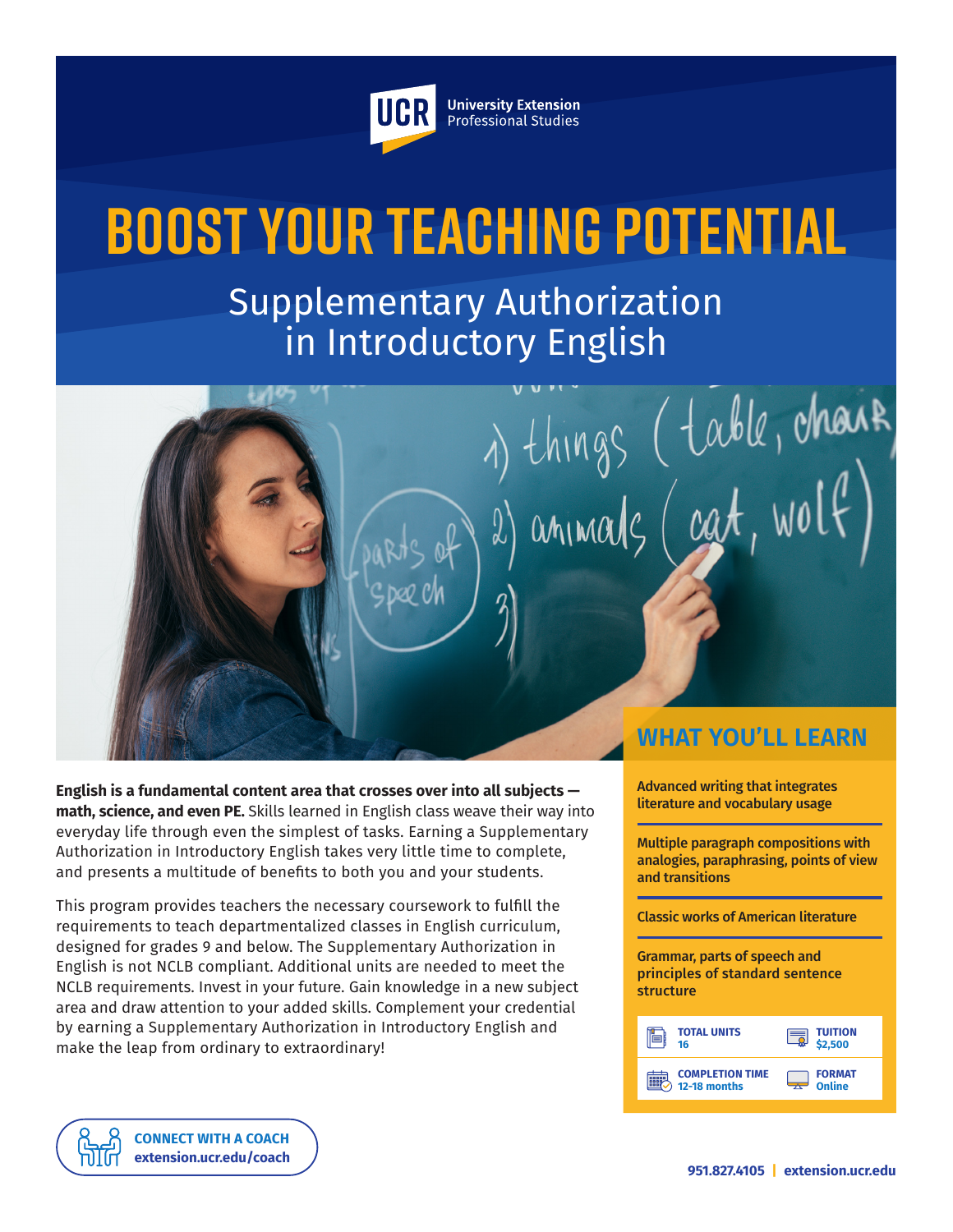**12-18 months**

**BBBP** 

**TUITION \$2,500**

**951.827.4105 | extension.ucr.edu**

# **Supplementary Authorization in Introductory English**

## **BENEFITS OF EARNING A CERTIFICATE**

There are several reasons why, Bachelor's degree in hand, you might be considering continuing your studies. An upgraded education section on your resume can open the door to a new career, or, if you're already working, lead to a promotion and a higher salary. While you're working, going back to school is an excellent way to stay current in rapidly changing fields, or, if you've been away from the workforce for a while, to quickly get caught up in the latest trends, concepts, and advances.

While there are as many paths to follow, as there are reasons to follow them when approaching continuing education, there is enormous value in terms of time, financial investment, and personal flexibility while gaining practical training from working professionals in your industry that extends beyond the theory of the classroom and into the real world.

### **PAY AS YOU GO**



AVERAGE COURSE TUITION **\$595-645** PER (4 UNIT) COURSE

*\*Learn more about tuition assistance.*

# **STEPS TO A CTC CREDENTIAL OR AUTHORIZATION**

Follow these seven steps and you will be on your way to adding a new credential or authorization to your resume.

**TOTAL UNITS 16**



*\*Evaluations for authorizations are the responsibility of the staff in the CTC's Certification Branch. The CTC reserves the final authority to grant or deny an authorization.*

![](_page_1_Picture_16.jpeg)

**CONNECT WITH A COACH extension.ucr.edu/coach**

#### **KEY BENEFITS INCLUDE:**

- UC quality curriculum
- Professional endorsements
- Schedule flexibility
- Variety of courses and programs
- Instruction from professional leaders in the industry